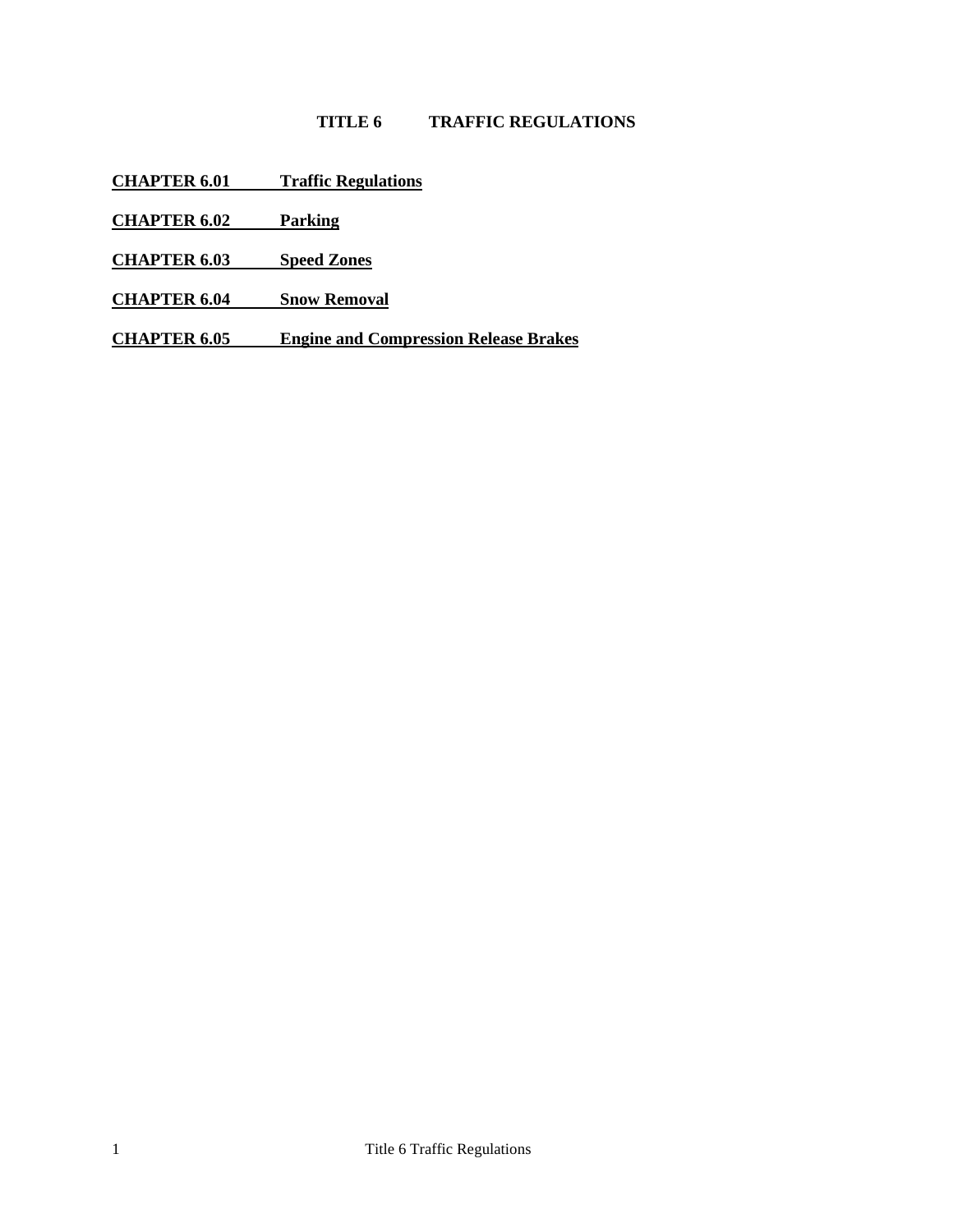### <span id="page-1-0"></span>**CHAPTER 6.01 TRAFFIC REGULATIONS**

#### 6.0101 DEFINITIONS:

Motor Vehicle: Any automobile, motor truck, motorcycle, and all vehicles propelled by power other than muscular power, whether intended for on-road or off-road use.

Vehicle: Every device in, upon, or by which any person or property is or may be transported.

Manufactured Home: A manufactured home is a structure that meets the following requirements;

(1) It is transportable in one or more sections;

(2) Its body is eight or more feet wide or forty or more feet long in the traveling mode or it occupies three hundred twenty or more square feet when erected on a site;

(3) It is built on a permanent chassis;

(4) It is designed to be used as a dwelling with or without a permanent foundation when it is connected to the required utilities.

### 6.0102 EXHIBITION DRIVING:

Any person who drives any motor vehicle on a private roadway (or parking lot) intended for or open to public use in such a manner that creates or causes unnecessary engine noise, tire squeal, skid or slide upon acceleration or stopping; or that simulates a temporary race, or that causes the vehicle to unnecessarily turn abruptly or sway shall be guilty of exhibition driving.

#### 6.0103 CARELESS DRIVING

Any person who drives any motor vehicle on a private roadway or parking lot intended for or open to public use carelessly and without due caution, at a speed or in a manner so as to endanger any person or property shall be guilty of careless driving.

#### 6.0104 SPEED:

No person may operate any motor vehicle on any roadway intended for public or private use within any area designated as a manufactured home park at a speed greater than ten (10) miles per hour.

## 6.0105 PENALTY:

Any person violating any provision of this chapter shall be punished by a fine of not less than seventy five dollars (\$75.00) nor more than two hundred dollars (\$200.00) or by confinement not to exceed thirty days in jail, or both such fine and confinement, for each violation.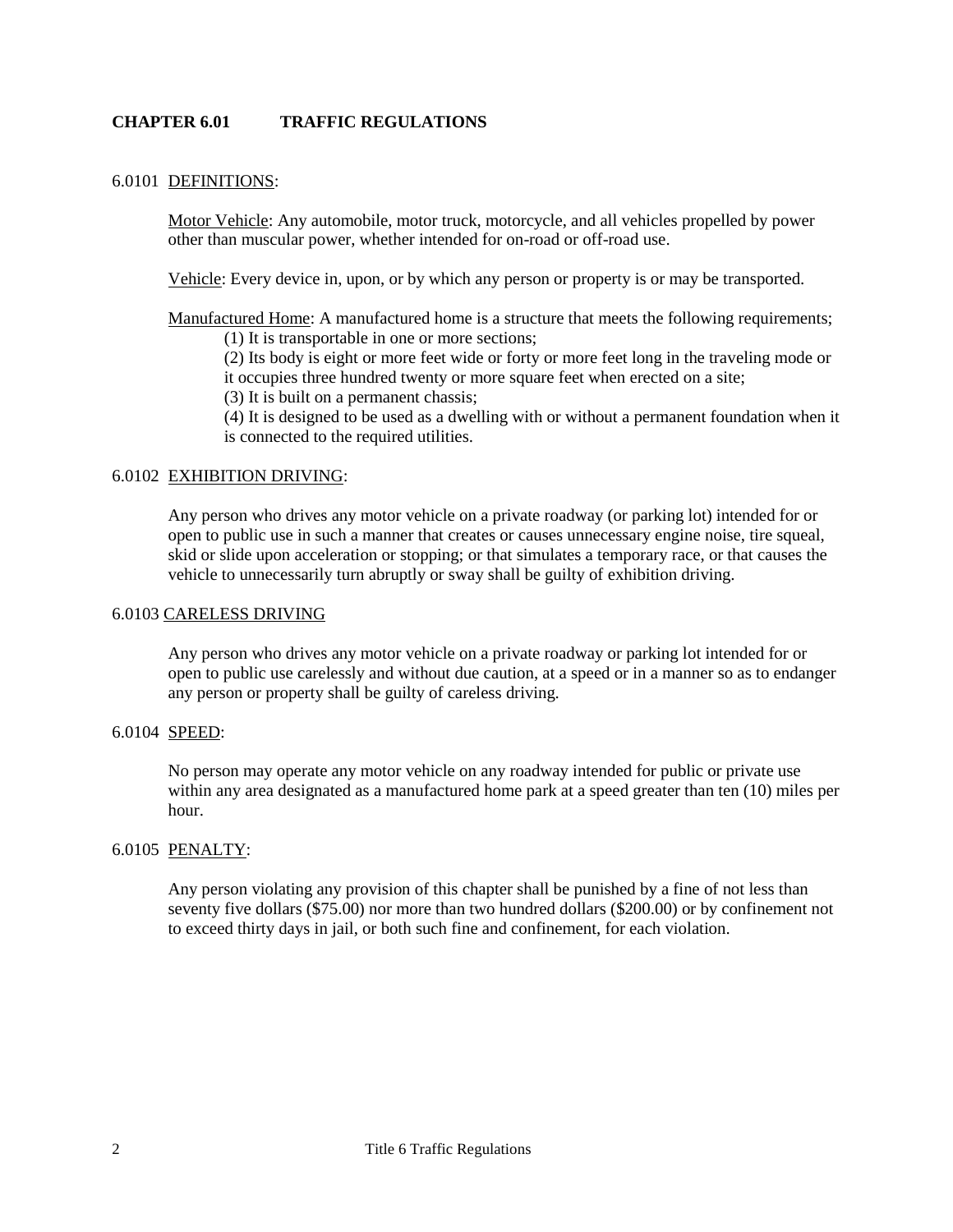### <span id="page-2-0"></span>**CHAPTER 6.02 PARKING**

**6.0201 Parking Violations:** Unless otherwise provided herein, restrictions for parking on County Roads and on County property will follow the guidelines of SDCL 32-30.

1. Stopping or Parking on Rural Highway Prohibited. No person shall stop, park, or leave standing any vehicle, whether attended or unattended, upon the paved or improved or maintraveled portion of any highway, outside of a business or residential district, when it is practical to stop, park, or leave such vehicle standing off of the paved or improved or main-traveled portion of the highway.

2. Standing or Parked Vehicles - Remaining Space Required - Unobstructed View Required. In no event shall any person park or leave standing any vehicle, whether attended or unattended, upon any highway unless a clear or unobstructed width of not less than twenty (20) feet upon the main-traveled portion of such highway opposite such standing vehicle shall be left for free passage of other vehicles thereon, nor unless a clear view of such vehicle may be obtained from a distance of two hundred (200) feet in each direction upon such highway.

3. No Parking Zones Posted by Department - Violation Prohibited. It will be a violation to park in any position so prohibited by parking signs erected by the Brown County Highway Department with concurrence of the Brown County Sheriff's Department. These signs erected will be enforced by this Department. All signs will be official no parking signs as made under the direction of the Brown County Highway Department. When so erected, they will become official no-parking zones under the County Ordinance.

4. Disability Parking Signs. Disability parking signs will be erected where appropriate around public buildings, parks, the fairgrounds and other county locations. If a vehicle is parked in a location limited to disability parking and does not have a license plate or mirror hanger allowing disability parking, the vehicle will be tagged and removed as provided by this chapter.

5. Places Where Standing and Parking Prohibited. Except when necessary to avoid conflict with other traffic, or in compliance with law or the directions of a police officer or official control device, no person shall stand or park a vehicle, whether occupied or not, except momentarily to pick up or discharge a passenger or passengers:

- a. In front of a public or private driveway;
- b. Within fifteen (15) feet of a fire hydrant;
- c. Within twenty (20) feet of a crosswalk at an intersection;

d. Within thirty (30) feet upon the approach to any flashing signals, stop sign, yield sign or traffic control signal located at the side of a roadway;

e. Within twenty (20) feet of the driveway entrance to any fire station and on the side of a street opposite the entrance to any fire station within seventy-five (75) feet of said entrance when properly sign posted;

f. At any place where official signs prohibit standing and parking.

6. Places where stopping prohibited. Except when necessary to avoid conflict with other traffic, or in compliance with law or the directions of a police officer or official traffic control device, no person shall stop, stand, or park a vehicle:

- a. On a sidewalk;
- b. Within an intersection;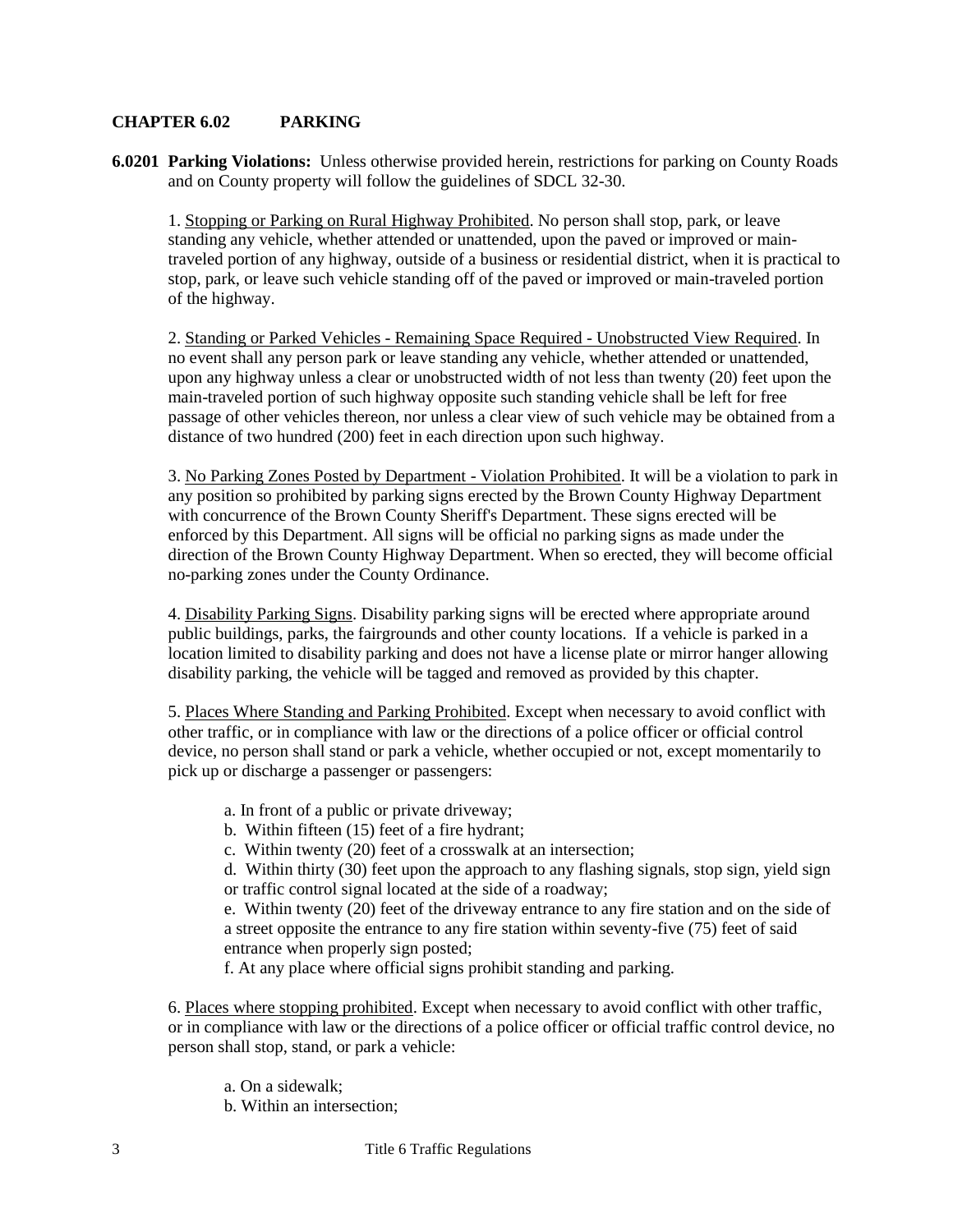- c. On a crosswalk;
- d. On any railroad tracks;
- e. At any place where official signs prohibit stopping;

f. Parking shall be prohibited from within two hundred (200) feet of any bridge or river crossing. Signs will be erected regarding this and vehicles parked in this area will be tagged and removed as provided by this Chapter.

### **6.0202 Enforcement - Ticketing Illegally Parked Vehicles:**

- A. A violation of this Chapter is a Class II Misdemeanor. However before a criminal citation is issued, the following procedure will apply:
	- 1. Whenever any vehicle is parked in violation of the provisions of Chapter 6.02 the officer shall attach to the vehicle a notice showing such violation, which such notice shall be in an envelope shape and instructs the owner or operator to enclose the amount of the assessment described thereon in such envelope and deposit such amount in the courtesy box located at the Brown County Sheriff's Office or deliver such envelope to the Sheriff's Office.
	- 2. Anyone who is parked in violation of the provisions of this chapter shall have 72 hours or three days from the date of the violation to make full payment of the assessment designated on the violation notice. Failure to make the full payment of the assessment within 72 hours or three days from the date of the violation will result in the assessment being doubled. Failure to make the full payment of the assessment within ten days from the date of violation is also a Class II Misdemeanor and, in addition to any fine or imprisonment authorized, the court shall tax as costs the original assessment to be paid directly to the County.
- B. Unless otherwise provided, the Brown County Commission by resolution may from time to time establish assessments, fines and penalties for parking in violation of this chapter.
- C. Repeated or Continuous Violations
	- 1. *Original offense.* When a vehicle is illegally parked as provided herein, the deputy or officer shall attach to such vehicle a parking violation ticket indicating the offense and penalty associated with the offense.
	- 2. *Subsequent offenses.* If a vehicle remains illegally parked in the same place for at least an hour after being ticketed, then:
		- a. A second violation ticket shall be attached with the second offense penalty being doubled from the initial ticket.
		- b. Any continued violations where a vehicle remains in the same spot may be enforced on an hourly basis with the fines being increased as follows:
			- i. Third offense is \$20.00;
			- ii. Fourth offense is \$30.00; and
			- iii. Fifth offense is \$35.00;

with the total of fines not exceeding \$100.00 in any given day.

3. This procedure may be continued on an hourly basis, except as provided in the limitation in this subsection, until the vehicle is towed. The owner of the vehicle shall be liable for the penalties prescribed for all violations in addition to any costs for towing or storage by third parties, as provided herein.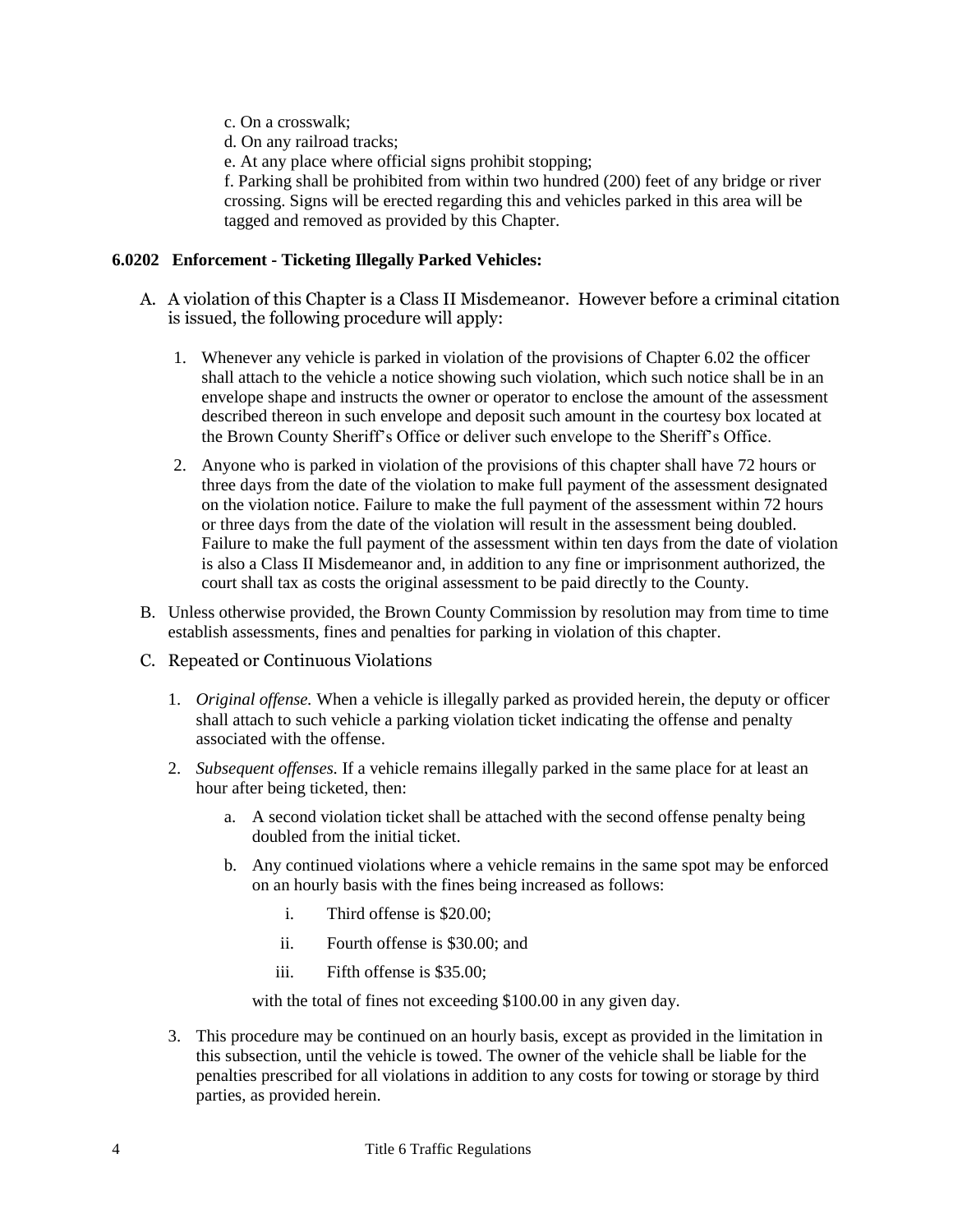### **6.0203 Removal of vehicles illegally parked**

- A. Any vehicle parked in violation of this Chapter or state law may be removed by the Sheriff's Department, or by a third party or a towing service at the direction of the Sheriff's Department, and placed in public storage in the manner provided herein. The owner of the vehicle, in addition to the fines and penalties provided in this chapter, shall pay the charges for towing and storage of such vehicle so removed.
- B. The guidelines for enforcing these parking tickets will be as follows:
	- 1. When a vehicle is found in violation of the provisions of this Chapter, the deputy or officer will tag the vehicle for the underlying offense, as provided herein, and will then run a registration check to determine the owner of the vehicle.
	- 2. The deputy or officer will next attempt to contact the owner of the vehicle to determine whether the vehicle can be removed by the owner within a reasonable time.
	- 3. If the attempt to contact the owner is unsuccessful, or if the owner is unable to remove the vehicle within a reasonable time, or if the owner does not remove the vehicle as promised, the deputy or officer may then contact a towing service to remove the vehicle.
	- 4. The owner of a towed vehicle will be responsible for both the fine identified for the underlying offense and the reasonable cost of towing and storing the vehicle.
	- 5. It will be assumed that a towing or storage fee is reasonable if the fee is based the fair market cost of similar towing or storage services in the local area.
- C. Any vehicle found unattended upon a bridge or causeway or in any tunnel or where such vehicle constitutes an obstruction and hazard to traffic or is a wrecked vehicle or is parked in such a way as to constitute a clear and immediate danger to public safety may be removed at any time without prior notification of the owner.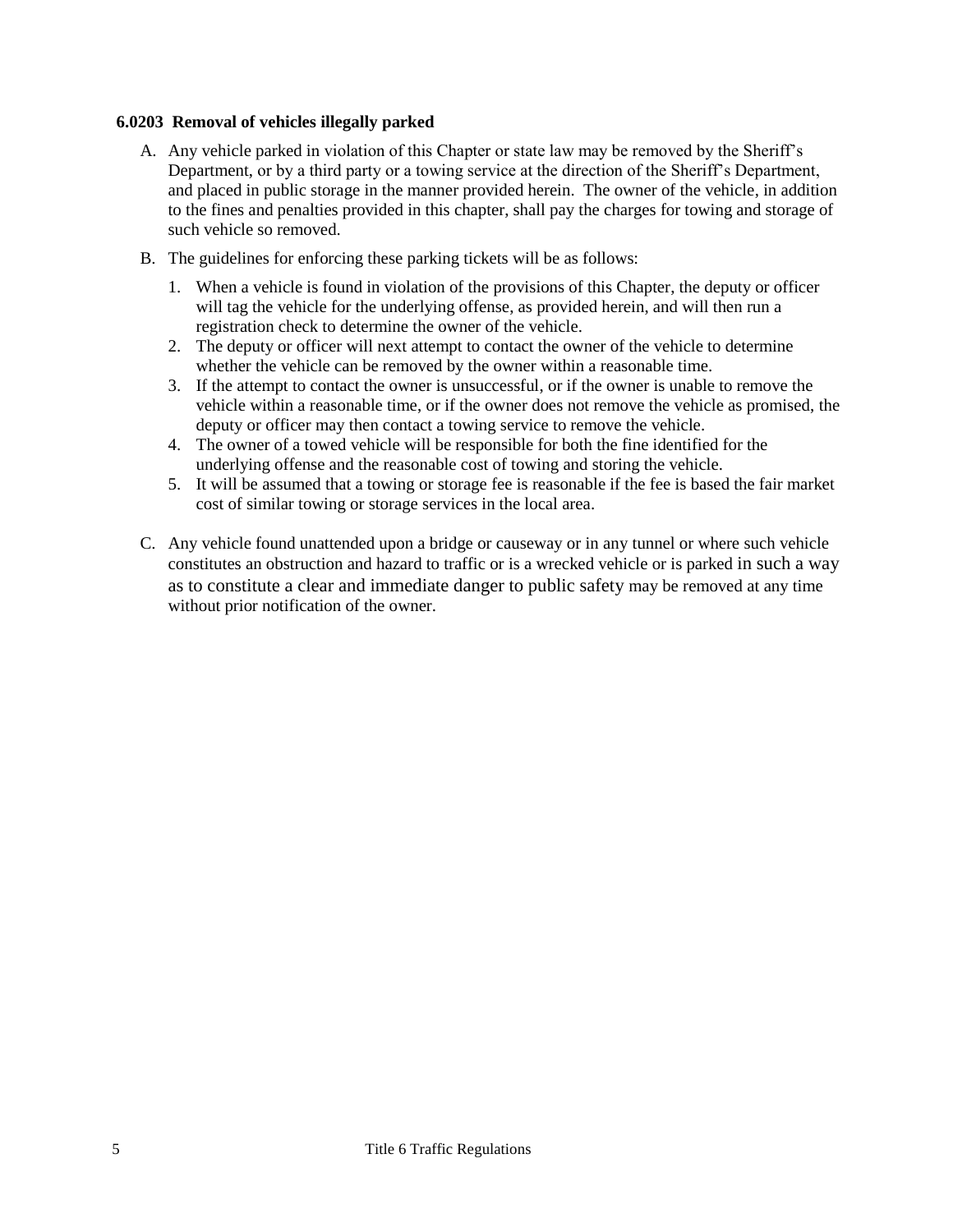### <span id="page-5-0"></span>**CHAPTER 6.03 SPEED ZONES**

- 6.0301 It shall be unlawful for any person to drive a motor vehicle on any street or highway at a speed greater than is reasonable and prudent under the conditions then existing or to speed in excess of those fixed by this chapter or established by the Board of County Commissioners as set forth in this division.
- 6.0302 Commission to set speed limits.

a. The Brown County Commission is authorized and empowered to determine and establish upon any street or highway within the County of Brown, or any part thereof, limited speed zones which speed limits shall constitute the maximum speed at which any person may drive or operate any vehicle in any zone, and upon any street or highway, or portion thereof so zoned, and on which highway the maximum speed permissible in said zone has been conspicuously posted. The beginning and end of such limited speed zones shall be indicated by signs showing the speed limits.

b. The Brown County Commission may change the speed limit or the extent of any such limited speed zone, at any time they may deem necessary and consistent with state law.

6.0303 A violation of this chapter is a Class 2 Misdemeanor.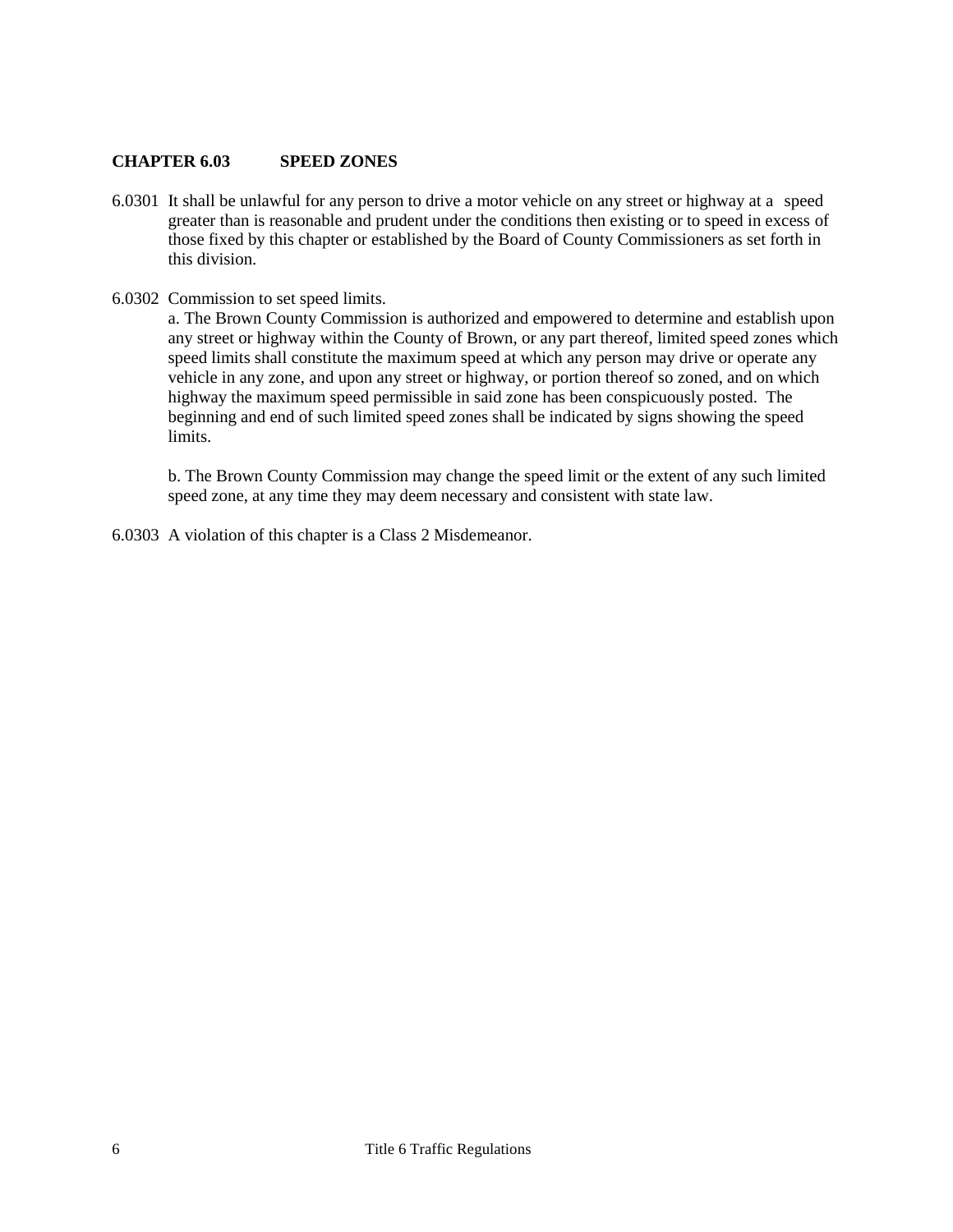### <span id="page-6-0"></span>**CHAPTER 6.04 SNOW REMOVAL**

- 6.0401 Snow Removal from Private Property. No person or persons shall remove snow from private property, drive-ways, or field entrances, and deposit, push, or dump the same on any Brown County Highway or public right-of-way or on shoulders of the highways. Violation of this provision is a Class II Misdemeanor. Violators of this ordinance shall be responsible for the removal of the snow. If Brown County is required to remove the snow, it will be at a cost of \$500.00 per hour, with a minimum of \$500.00. The cost and expenses of these protective operations will be billed to the individual responsible. If these costs and expenses are not paid to the Brown County Treasurer by October  $1<sup>st</sup>$  of the incurring year, the sum will be extended onto the tax list against the landowner of the described property.
- 6.0402 Snow Removal from County Parking Lots. For the purpose of snow removal from County owned parking lots', all vehicles will be ticketed and towed at the owner's expense. The towing fee is not to exceed \$100.00 and the fine is not to exceed \$20.00. County personnel on duty shall be notified and given the opportunity to move their vehicle. The Brown County Sheriff will make arrangements to move vehicles owned by inmates, who have previously requested parking.